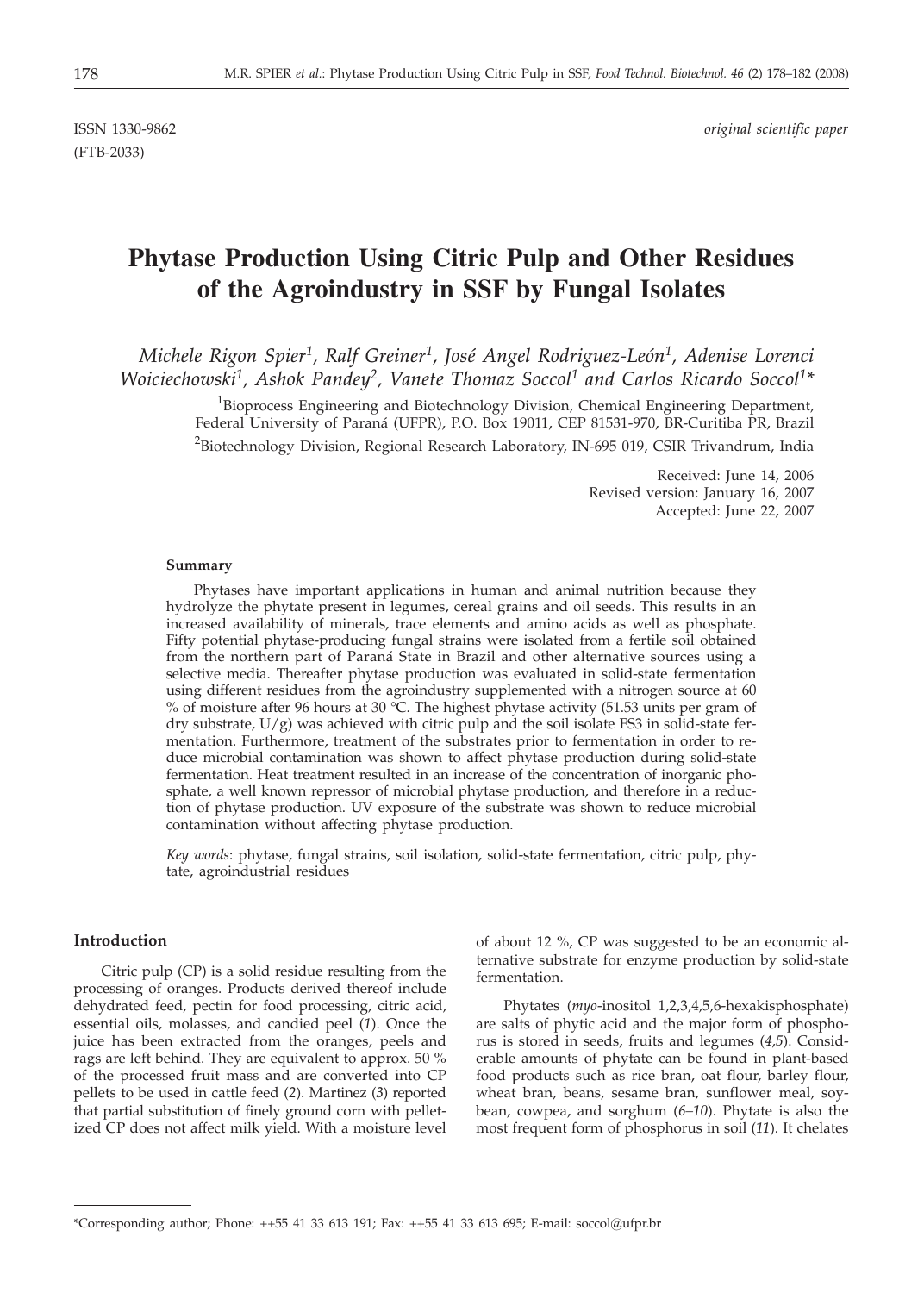Fermentation was carried out in 250-mL Erlenmeyer flasks containing CP as the solid substrate and ammonium citrate as a nitrogen source. The moisture level was adjusted to 60 % with ultrapure water. Cotton-plugged flasks were sterilized at 80 °C for 24 h followed by exposure to UV light for 5 h. After cooling down to room temperature, the flasks were inoculated with  $10<sup>7</sup>$  spores/g CP of the corresponding microorganism. The contents of the flasks were thoroughly mixed, then incubated at 30 °C for 96 h, after which the contents were harvested and assayed for phytase activity. All experiments were done in triplicate. *Pretreatment of CP*

> The effect of different pretreatments of CP on phytase production was studied to reduce microbial contamination (Table 1). The experiments were conducted in 250-mL Erlenmeyer flasks containing CP (Cargill SA, Brazil) as the substrate in SSF. The moisture level was adjusted to 60 % with 0.3 M citrate buffer, pH=5.0. After the pretreatment, the flasks were cooled down to room temperature and inoculated with the soil isolate FS3 or *A. ficuum* NRRL 3135. The contents of the flasks were thoroughly mixed and the flasks were incubated at 30 °C for 96 h. The contents of the flasks were harvested and assayed for phytase activity. All experiments were performed in triplicate.

Table 1. Pretreatment conditions of CP

| Pretreatment of CP  | Conditions                                                                      |
|---------------------|---------------------------------------------------------------------------------|
| Control             | no thermal treatment, exposure<br>to UV for 2 h                                 |
| Autoclave (AS1)     | dry (moisture 12 %), autoclave<br>$(121 \degree C \text{ for } 15 \text{ min})$ |
| Autoclave (AS2)     | dry (moisture 12 %), autoclave<br>$(121 \degree C)$ for 15 min)                 |
| Autoclave (AU1)     | wet (moisture 60 %), autoclave<br>$(121 \degree C)$ for 15 min)                 |
| Autoclave (AU2)     | wet (moisture 60 %), autoclave<br>$(121 \degree C \text{ for } 15 \text{ min})$ |
| Fluent steam (VF20) | wet (moisture 60 %), 100 $^{\circ}$ C<br>for 20 min                             |
| Fluent steam (VF40) | wet (moisture 60 %), 100 $^{\circ}$ C<br>for $40 \text{ min}$                   |
| Fluent steam (VF60) | wet (moisture 60 %), 100 $^{\circ}$ C<br>for $60 \text{ min}$                   |
| Dry incubator (E4)  | dry at $65 \text{ °C}$ for 4 h, exposure<br>to UV for 2 h                       |
| Dry incubator (E8)  | dry at $65^{\circ}$ C for 8 h, exposure<br>to UV for 2 h                        |
| Dry incubator (E12) | dry at $65^{\circ}$ C for 12 h, exposure<br>to UV for 2 h                       |
| Dry incubator (E24) | dry at 65 $\degree$ C for 24 h, exposure<br>to UV for 2 h                       |
| Dry incubator (E48) | dry at $65^{\circ}$ C for 48 h, exposure<br>to UV for 2 h                       |

\*AS1, AS2 (CP autoclaved without moisture adjustment); AU1, AU2 (CP adjusted to 60 % of moisture before autoclaving)

vital ions, thereby reducing their solubility and bioavailability. Phytate also forms complexes with proteins, which might result in an inhibition of digestive enzymes. Thus, high intakes of phytate result in poor utilization of nutrients. Therefore, phytate is considered to be an anti-nutritional factor (*12*–*15*). Moreover, monogastric animals are unable to use phytate phosphorus, because they lack endogenous phytase activity in their digestive tracts (*16,17*). To make the phytate phosphorus in the feed available to the animal and to reduce the addition of inorganic phosphorus to the feed in order to meet the animal's requirement for phosphorus, the use of phytases as feed supplement has steadily increased. Phytases (*myo*-inositol hexakisphosphate phosphohydrolases) are enzymes capable of initiating the hydrolysis of phytate resulting in partially phosphorylated *myo*-inositol phosphates and inorganic phosphate (*4,18,19*). The use of filamentous fungi for the phytase production through solid-state fermentation has gained much interest for research in the last years (*20*). The objective of this study is to compare phytase production in fungi isolated from soil and other habitats and to optimize phytase production during solid-state fermentation (SSF).

## **Materials and Methods**

#### *Isolation of microorganisms*

Soil, corn, CP pellets, wheat bran and rice bran were used as a source material to isolate fungi. One gram of each source material was suspended in 100 mL of 0.1 % (by mass per volume) peptone water. The suspensions were incubated aerobically at 120 rpm on a rotary shaker at 30 °C for 24 hours. Then, 0.1 mL of a  $10^{-2}$  to  $10^{-8}$  dilution of the liquid medium in 0.1 % of peptone water was plated onto a solid phytate agar medium containing (in g/L): phytate (Sigma) 10, NaNO<sub>3</sub> 2, NH<sub>4</sub>NO<sub>3</sub> 2, MgSO<sub>4</sub>. ·7H<sub>2</sub>O 0.5, KCL 0.5, ZnSO<sub>4</sub>·7H<sub>2</sub>O 0.1, FeSO<sub>4</sub> 0.05, agar 19 and gentamicin sulphate (Shering-Plough) as described by Vats and Banerjee (*21*). The plates were incubated at 30 °C for 5 days. To isolate pure microorganisms, single colonies were transferred to potato dextrose agar (PDA) plates and the plates were incubated at 30  $\degree$ C for 7 days. Thereafter, the plates were stored at  $4 °C$  until use.

## *Inoculum preparation*

Inoculum was prepared by suspending the spores present on the PDA agar plates in 20 mL of 0.1 % Tween 80. The number of spores was determined in a Neubauer counting chamber and the inoculum of  $10<sup>7</sup>$  spores/g CP was used for SSF.

# *Study of different substrates in SSF*

Different solid substrates like citric pulp (CP), apple pulp cv. Gala (APG), soy bran (SB), wheat bran (WB), rice bran (RB), citric pulp+apple pulp cv. Gala (CP+APG), citric pulp+soy bran (CP+SB), citric pulp+wheat bran (CP+WB), citric pulp+rice bran (CP+RB), in ratio 1:1, were used in SSF to study their effect on phytase production by *Aspergillus* sp. FS3. The fermentations were carried out in 250-mL Erlenmeyer flasks at 30 °C for 96 h with an initial moisture content of 60 %, pH=5.0 and ammonium citrate as a nitrogen source.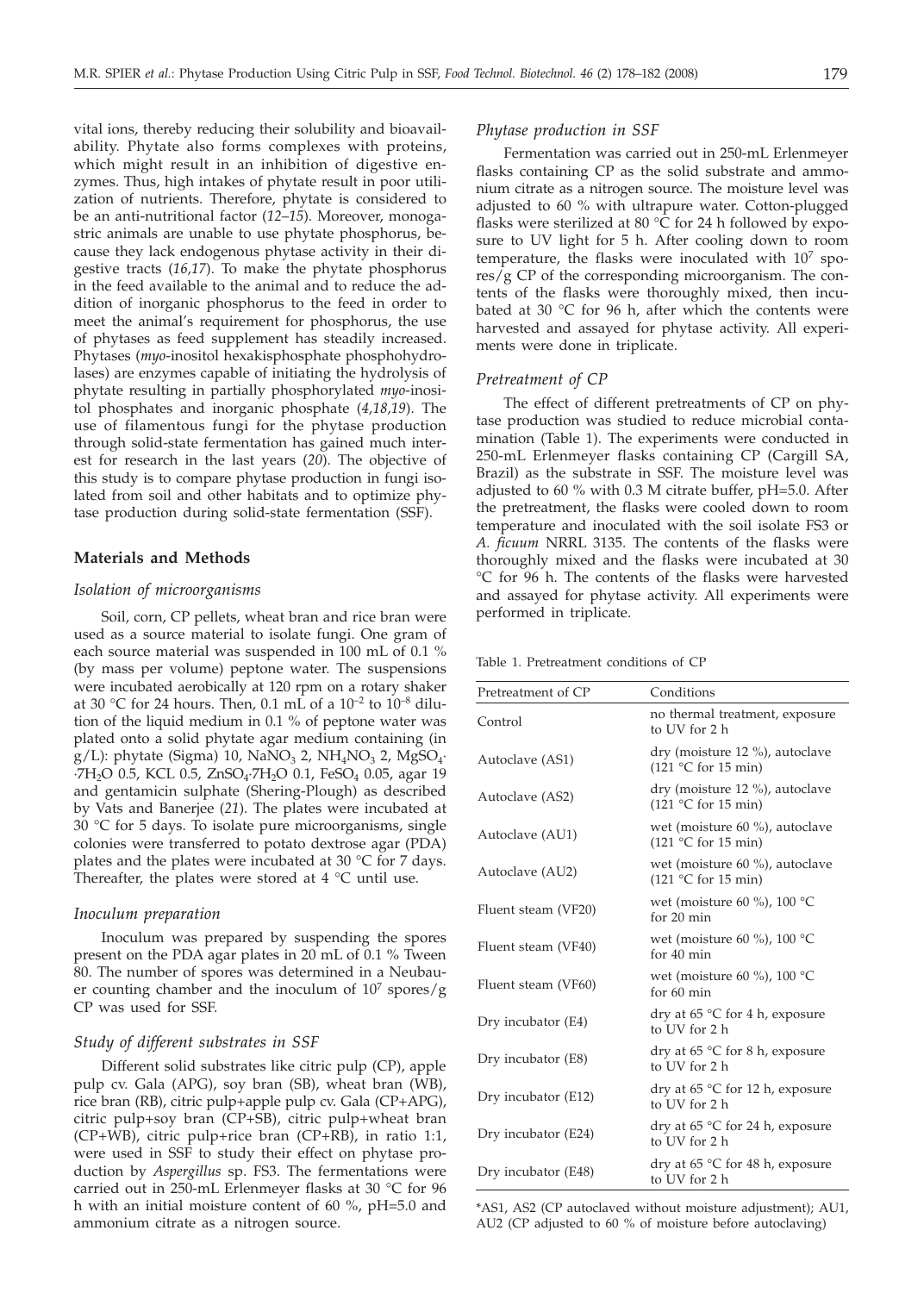## *Study of different nitrogen sources*

After choosing the best substrate for phytase production, the effect of the addition of 0.5 % of different nitrogen sources (ammonium nitrate, ammonium citrate, sodium nitrate, ammonium sulphate, potassium nitrate, ammonium chloride) on phytase production in SSF was studied.

#### *Crude phytase extraction*

A mass of 4 g of the fermented mixture was mixed with 40 mL of 0.3 M citrate buffer (pH=5). After maceration, extraction was performed at 4 °C for 15 min while shaking (120 rpm). The extract was clarified by filtration and centrifugation at 4500 rpm for 15 min. The clear extracts were used in a suitable dilution for phytase activity determination.

#### *Phytase assay*

Phytase activity was determined by quantification of the phosphate released from phytate during the enzymatic reaction (*22*). A volume of 1 mL of the clear extract was diluted 1:4 in acetate buffer (pH=5.0) and incubated at 50 °C for 10 min with 1 mL of 1.5 mM phytate dodecasodium salt from corn (Sigma) in citrate buffer, pH=3.0. The reaction was stopped by adding 1 mL of 10 % (by mass per volume) trichloroacetic acid solution (TCA). A blank sample was formed by mixing 1 mL of sodium phytate solution, 1 mL of TCA solution and 1 mL of the diluted extract. Thereafter, 1 mL of distilled water and 5 mL of Taussky-Shorr (TS) reagent as described by Harland and Harland (*23*) (ferrous sulphate/ ammonium molybdate) were added to the blank sample and to the enzymatic reaction. After 10 min at room temperature, absorbance at 660 nm was read. One unit (U) of phytase activity is defined as the amount of enzyme that liberates one  $\mu$ mol of inorganic phosphate per minute under assay conditions.

#### *Inorganic phosphate determination*

Spectrophotometric quantification of inorganic phosphate was performed using the Taussky-Shorr reagent. The determinations were performed in triplicate.

## *Moisture content and water activity*

Moisture content was analyzed using a moisture determinator (BEL Engineering Topray BR-001). Water activity  $(a_w)$  was obtained by the AQUALAB CX-2.

# **Results and Discussion**

#### *Isolation of phytase-producing microorganisms*

Soil, CP, corn, rice bran and wheat bran were used as a source material to screen for phytase-producing microorganisms. The focus of the work was to isolate fungal species producing an extracellular phytase. The main criterion to identify such fungal species was a significant growth on a phytate agar plate. As phytate was the only source of carbon and phosphorus, fungal species capable of growing on such agar plates have to produce an extracellular phytase in order to use phytate carbon and phosphorus. In total, 50 strains showed good growth on

phytate agar: 25 strains isolated from soil (FS1 to FS25), 7 from CP pellets (FCP1 to FCP7), 6 from corn (FC1 to FCP6), 8 from rice bran (FRB1 to FRB6) and 4 from wheat bran (FWB1 to FWB4). Phytase production of all strains identified as a phytase producer in this screening was investigated in solid-state fermentation using CP as a substrate. All strains with the exception of 8 also showed significant phytase production in SSF. With 32  $U/g$ , the soil isolate FS3 was the best phytase producer. The reference strain *A. ficuum* NRRL 3135 produced 26 U/g phytase activity under the identical conditions in fermentation. Only 3 further soil isolates showed significant phytase production: FS16  $(17.1 \text{ U/g})$ , FS22  $(10.6 \text{ V})$  $U/g$ ) and FS4 (13.1  $U/g$ ), whereas with 6 soil isolates no significant phytase activity was obtained. Strains isolated from CP, corn, rice bran and wheat bran showed relatively high phytase production. Out of 25 isolated strains, 12 produced more than 10  $U/g$  with CP as a solid substrate. The highest phytase production was achieved with FCP2, a CP isolate  $(12.7 \text{ U/g})$ , and FC5, a corn isolate  $(16.81 \text{ U/g})$ .

The course of phytase production of the 12 best phytase producers was studied in SSF at 30 °C using CP as a solid substrate within 24 h (Fig. 1). During the adaptation phase (within the first 24 hours of fermentation), no significant phytase production was observed. Thereafter, all strains began to produce significant phytase activity. Under the conditions used, maximum phytase activity was achieved after about 96 hours of fermentation. Extending the duration of fermentation resulted in a slight decrease in phytase activity, which might be due to proteolytic degradation of the enzyme. The soil isolate FS3, which was shown to be the best phytase producer, was chosen for studies to improve fermentation and enzyme extraction in order to achieve higher yields of phytase activity.



**Fig. 1.** Course of phytase production during SSF at 30 °C using different fungal isolates

# *Study of different substrates*

The energy required and the physical support for a fungus to grow and to produce the desired metabolite(s) is primarily provided by the substrate (*20*). Thus besides CP, other residues of the agroindustry were studied in respect to phytase production during SSF (Fig. 2). All solid substrates investigated resulted in a significantly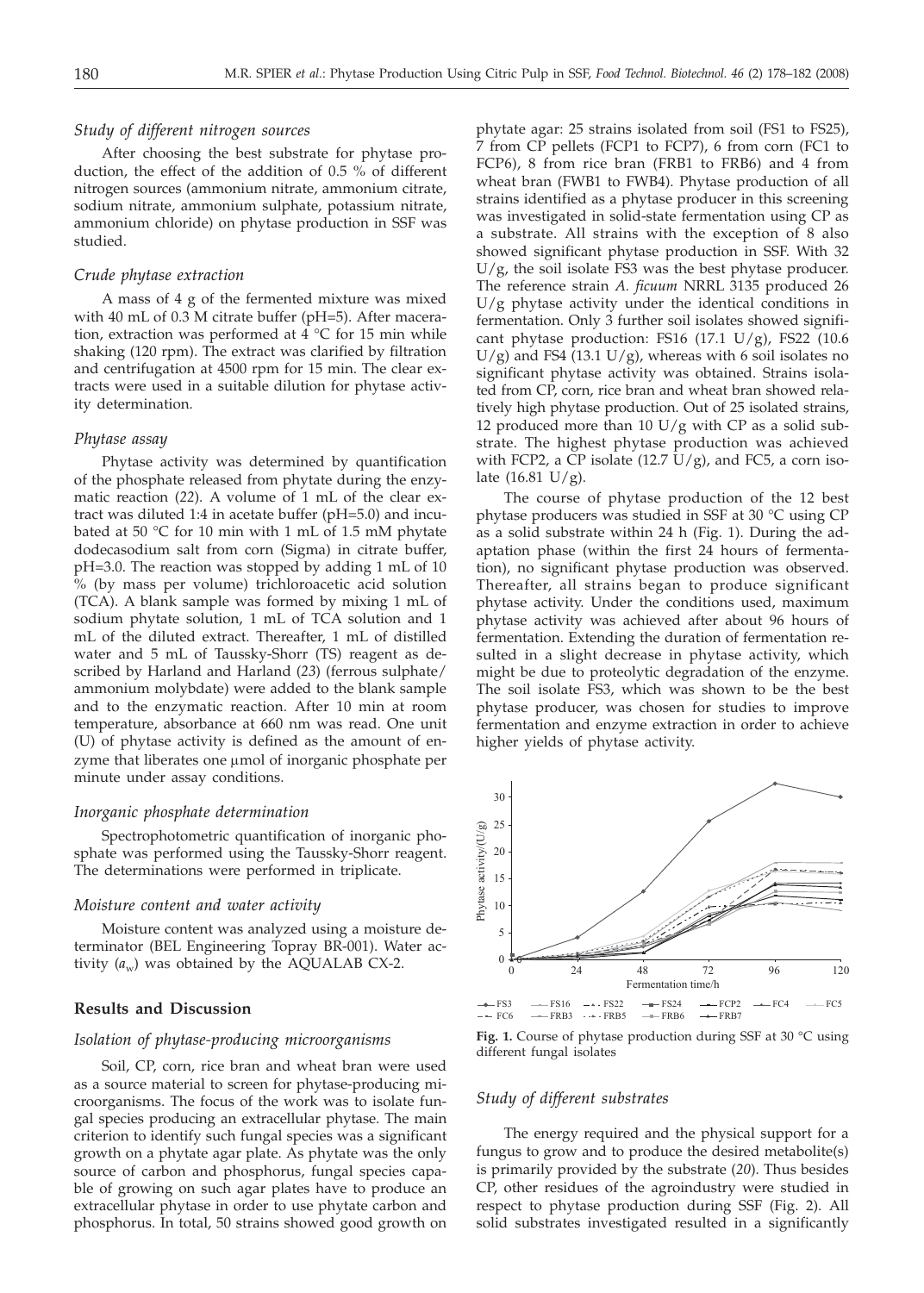

**Fig. 2.** Phytase production during SSF using different residues of the agroindustry by the soil isolate FS3

lower phytase production compared to CP, although substrates such as SB, WB and RB were commonly used in phytase production by SSF. With WB as a substrate in SSF, phytase activities of about 9 U/g using *Mucor racemosus* NRRL 1994 (*6*) and 1.8 U/g using *A. oryzae* AK9 (*24*) were reported. Using RB as a substrate, phytase activity of even 15.8 U/g was obtained with *A. oryzae* AK9 (*24*). Also, mixtures of the used substrates with CP did not result in an enhancement of the phytase production compared to CP. However, with the soil isolate FS3, the use of WB and RB as substrates resulted in the lowest phytase production. Fig. 2 clearly shows that phytase production during SSF is well correlated with the initial concentration of inorganic phosphate in the substrates used. Phosphate is a well known repressor of phytase synthesis in many fungi (*21*). Vohra and Satyanarayana (*25*) reported that maximum phytase production occurred in a medium containing only  $5 \mu g/mL$  of inorganic phosphate, and higher concentrations resulted in a repression of phytase synthesis. This is in good agreement with the results reported here. Phytase production was better in substrates with a low concentration of inorganic phosphate such as CP (0.025  $\mu$ mol/g of inorganic P), APG  $(0.028 \mu \text{mol/g of inorganic P})$  and CP+APG  $(0.011$  $\mu$ mol/g of inorganic P), whereas SB, RB and WB contained higher concentrations of inorganic phosphate.

#### *Study of nitrogen source*

As indicated in Fig. 3, the nitrogen source used during SSF could greatly affect phytase production. Supple-



**Fig. 3.** Effect of different nitrogen sources on phytase production by *A. ficuum* NRRL 3135 and soil isolate FS3 during SSF using CP as a solid substrate

mentation with a nitrogen source resulted in a better phytase production compared to the control without supplementation. Maximum phytase production was observed with both the control strain *A. ficuum* and the soil isolate FS3 when ammonium nitrate was used as a nitrogen source. This is in agreement with previous studies using *A*. *niger* van Tieghem as the fermentation organism (*21*). Supplementation with ammonium citrate and ammonium sulphate resulted also in a significant increase in phytase production compared to the unsupplemented controls.

# *Effect of CP pretreatment on phytase production*

Fig. 4 clearly shows that pretreatment of CP affects phytase production by the soil isolate FS3 during SSF. The best phytase production  $(44.83 \text{ U/g})$  was observed after treating CP in a dry incubator for 4 h at  $65 \text{ °C}$  (E4). Longer drying times, higher drying temperatures, higher moisture content as well as autoclaving resulted in a significant lower phytase production during SSF. It could be suggested that these pretreatments resulted in a release of inorganic phosphate from phosphorylated compounds present in CP.



**Fig. 4.** Effect of CP pretreatment on phytase production during SSF by FS3

#### **Conclusions**

Although a great number of fungi producing extracellular phytase could be isolated from natural habitats, only 12 strains (soil isolates: FS3 (32.2), FS16 (17.1), FS22 (10.6), FS24 (13.1), CP isolate: FCP2 (12.7), corn isolates: FC4 (14.7), FC5 (16.7), FC6 (16.8), rice bran isolates: FRB3 (10.9), FRB5 (16.9), FRB6 (12.5), (FRB7 13.9) achieved phytase activities of above 10  $U/g$  in SSF using CP as a substrate. The soil isolate FS3 was identified as the best phytase producer. This strain was even slightly better (32 U/g) than the reference strain *A. ficuum* NRRL 3135  $(26 \text{ U/g})$ . Although the substrates PG, SB, WB, RB also promote phytase synthesis by *A. ficuum* NRRL 3135, the yields were not as high as that obtained from CP. Combination of CP and the other substrates resulted in lower phytase production compared to CP itself. Thermal pretreatment of CP also resulted in a decreased phytase production. However, exposure to UV and a high inoculum rate have been proven sufficient to prevent growth of microbial contaminations during SSF.